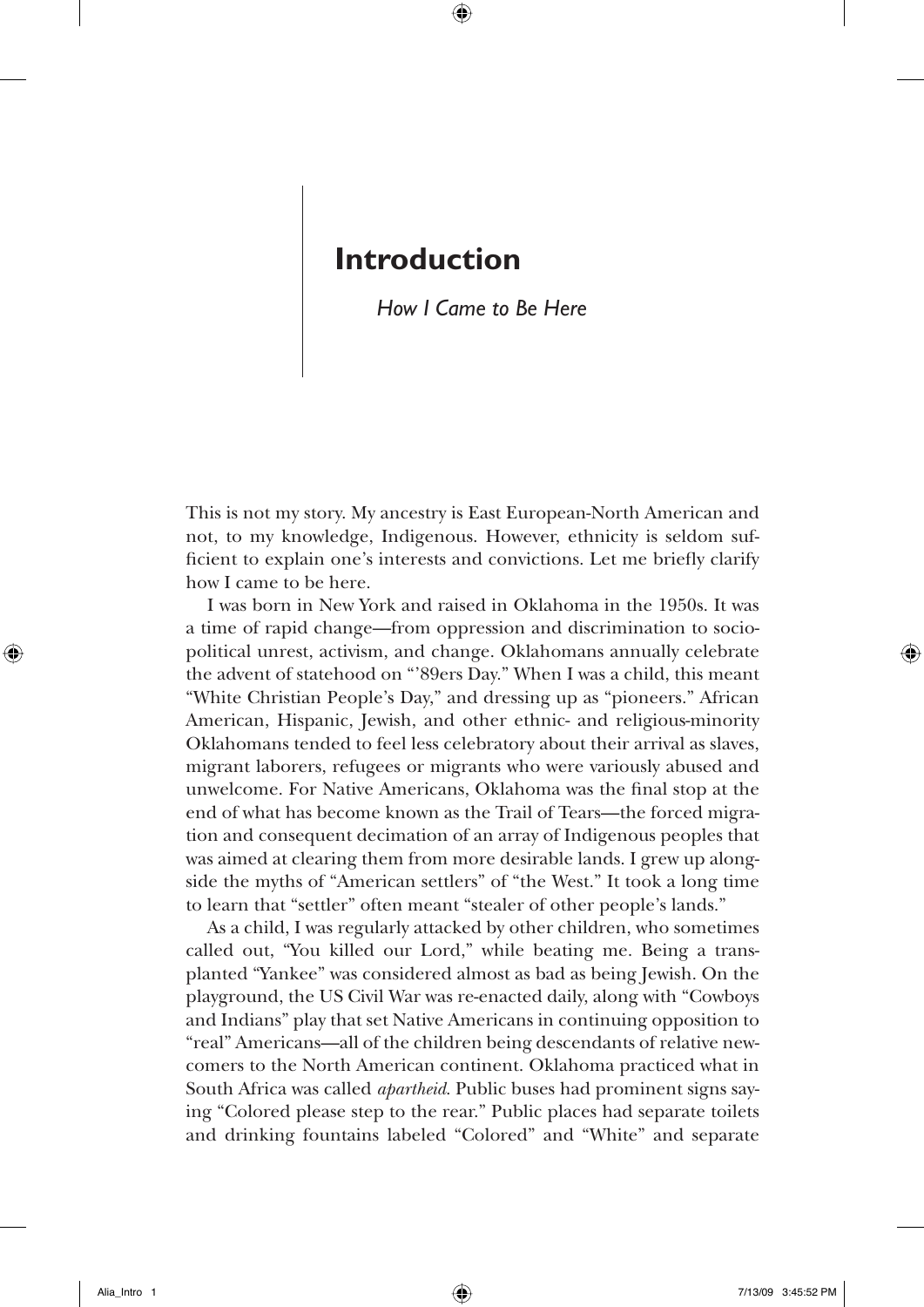(and unequal) schools. My family was harassed for being Jewish, for advocating equality, and for including people who then called themselves Negroes among those who visited our home. There were threatening phone calls; hate literature regularly appeared at my father's downtown office, where he served as executive director of the Jewish Community Council.

In the peculiar hierarchy of 1950s Oklahoma, Native Americans were less often derided than exoticized. I had Native American and ethnic minority classmates, but African Americans attended only "colored" schools. Recently, while cleaning out old papers, I came across an '89ers Day program from the University Elementary School, run by the University of Oklahoma in Norman. It was more progressive than the public schools (I was one of the first girls to take wood shop, in what was considered a radical experiment). The '89ers Day celebration featured "Cowboys" and "Indians"; the silk-screened, black and brown, program cover includes both. Even so, the "cowboy" is on the front and the "Indian" is on the back and both (of course!) are men. Both men have brown faces—though incongruously, the "cowboy's" hands are white, while the "Indian" has brown hands and chest—and what looks for all the world like a "caveman" style, one-shoulder, leopard-skin robe. Both are stereotypes, but the "Indian" is more "primitively" dressed.

It was 22 April 1954 and I was twelve years old. We sang "Songs of the '89ers"—"Prairie Schooner," "Wagon Wheels," and "Home on the Range." The show's three acts were called "NEW LAND AND HOMES," "GOOD TIMES ON THE PRAIRIE," and "BRAND NEW STATE." There was no indication of whose land and homes we were singing about. Among the 14 numbers was a song called "Shoot the Buffalo" and another called "Buffalo Head Dance," of unknown (but presumably Native American) cultural origin. The children were divided into two groups of "Indians" and "Cowboys," set into "INDIAN TERRITORY" and "OPEN RANGE." Most children were in the chorus. None of the "Cowboys" were girls. In fact, only two girls appear on the program: Lucia Rohrbaugh and Valerie Graber (me!). We are both in the "INDIAN TERRITORY" section, and—to my eternal horror—are designated "Squaws." For the record, the University of Oklahoma is now one of the outstanding publishers of books by and about Native Americans.

If that was 1950s Oklahoma's more enlightened side, you can imagine the rest. Not long after returning from Norman to school in Oklahoma City, I became involved in the Civil Rights Movement. I served on the National Conference of Christians and Jews youth steering committee, spoke in public and on radio and television. I marched, met, strategized, supported, and participated in lunch counter sit-ins, including the piv-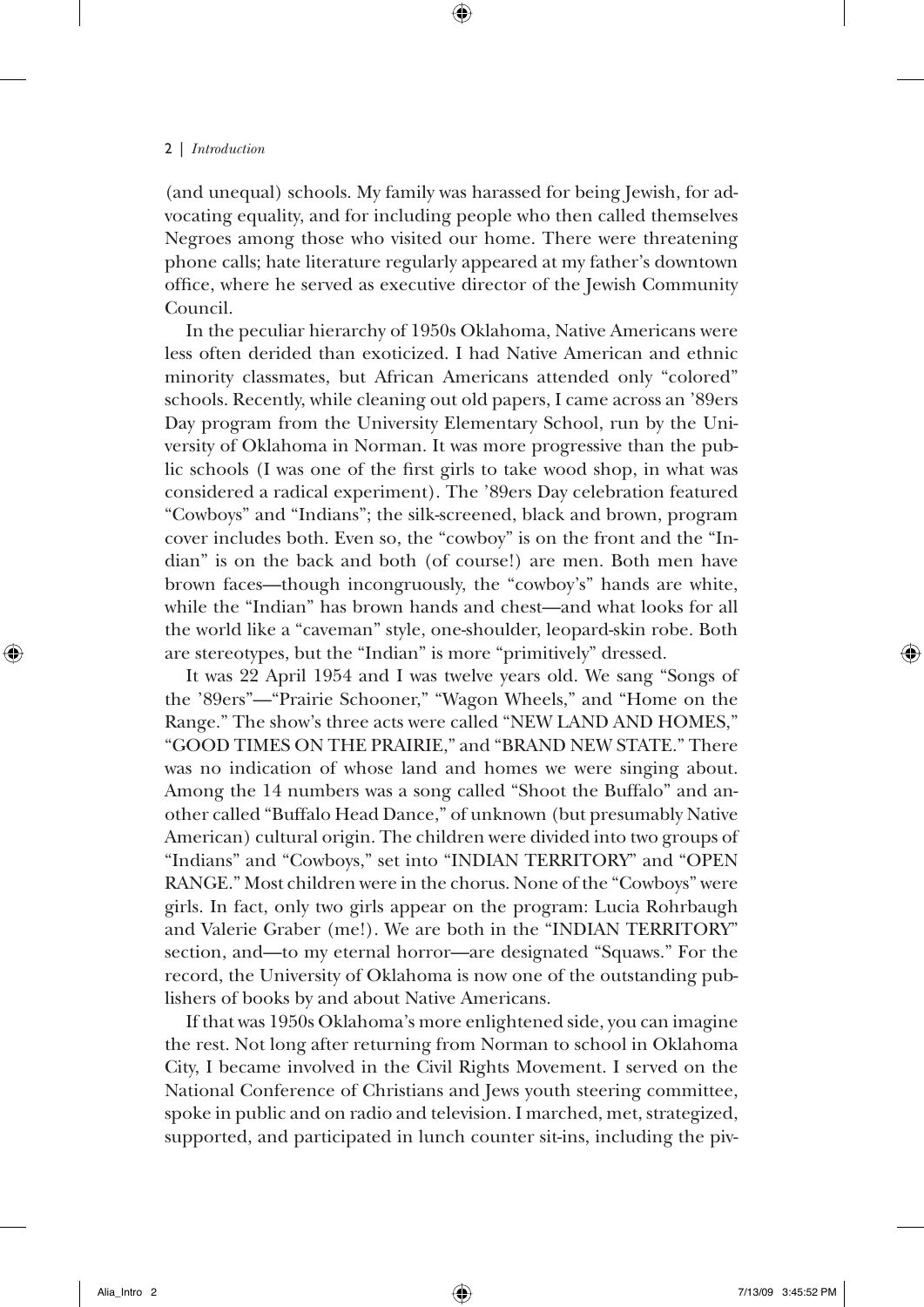otal ones at Katz's Drug Store and Brown's Department Store in Oklahoma City. Much of my learning took place out of school; I was taught by an amazing group of powerful women: Clara Luper (teacher, activist, and civil rights leader), Hannah D. Atkins (the first African American woman elected to the Oklahoma House of Representatives, later named by US President Jimmy Carter to the UN General Assembly), Evelyn La Rue Pittman (composer, choir director, and champion of African American music) in Oklahoma; and Jenny Wells Vincent, concert pianist-turned folk singer who pioneered in using songs to teach language and culture across New Mexico's Spanish American, Native American, and Anglo communities. Among numerous, mostly unsung accomplishments, my father quietly broke the "color barrier" by organizing a major social work convention at Oklahoma City's main hotel. When the owner said, "OK," but "Colored will have to use the rear entrance," he replied that African American participants would use the front door with the other delegates, or the convention could take its business elsewhere.

Music was always important in my life. My earliest memories are of listening to 1978 recordings of Paul Robeson. Between New York and Oklahoma, we spent a couple of years in Phoenix, Arizona, where, at age four, I had a formative experience. Robeson was scheduled to sing; my father, Julius Graber, was his designated host. We attended the concert. As he often did, Robeson gave a free, second concert at a union hall, after which my dad brought him back to our home to relax. As if I had always known him (which in a way, I had), I climbed onto his lap and he sang me the Russian lullaby I had heard and loved since birth. I can still recall the layout of our living room, the chair, his wonderful smile, the enormity of the man … that Voice. His life and work continue to inspire; I remain angry and saddened by the shameful treatment he received at the hands of official America.

In the 1980s, I worked with colleagues at York University and several Ontario First Nations on a communications networking project. In the early '90s, Bud Whiteye and I developed the First Nations Intensive seminar for University of Western Ontario journalism students. Bud founded Native News Network of Canada, on whose board and advisory board I proudly served. When I met Pete Steffens in 1996, things came full circle. Pete had worked for decades with African American, Hispanic, and Native American people, particularly members of the Lummi Nation in Washington State. His own story features lifelong political and social consciousness. His parents were the great "muckraker," Lincoln Steffens, and the activist-writer, Ella Winter. Pete's dad was one of my own dad's heroes; Lincoln Steffens was often quoted in our home.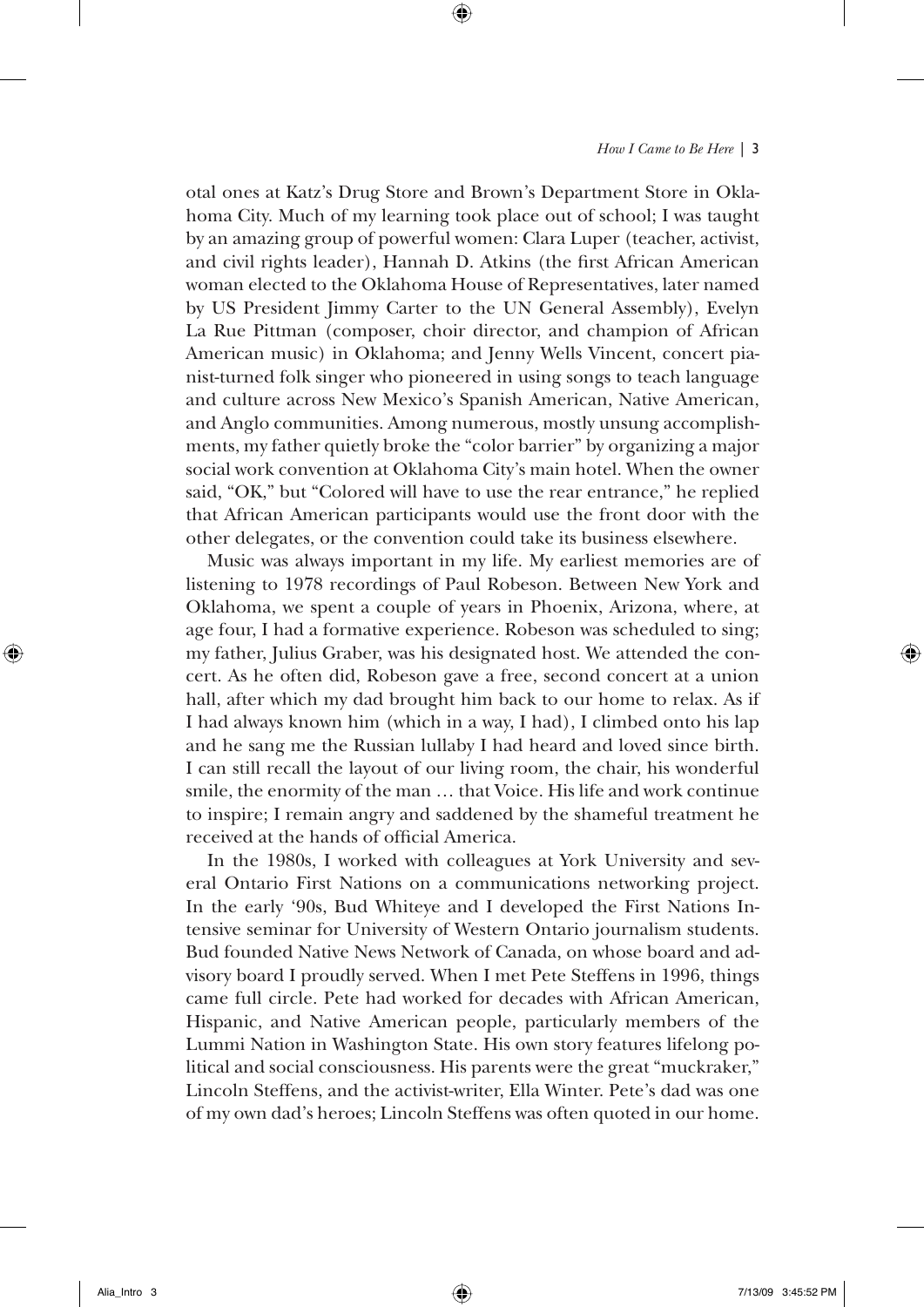His works are enjoying a revival; it is perhaps unfortunate that they are still so timely.

Having reached the maturity that is supposed to bring understanding, I remain perplexed by the persistence of inequality and discrimination, and stunned by the achievements of people who struggle against what often seem insurmountable odds. It is with the greatest respect and admiration that I have watched the emergence of The New Media Nation.

In 2008, while chatting over coffee, I told an otherwise well-educated woman that we had just attended the North American Indigenous Games in Duncan, British Columbia. When I mentioned the Indigenous media booths, she sounded surprised and said, "What a shame, there's almost no Indigenous media." I have heard similar comments in Europe, the United Kingdom, and the United States. The thousands of people worldwide, who are creating and energetically using Indigenous media, know how mistaken she was. I hope this book will help to spread the word.

Indigenous-run media do not just fill the airwaves, they carry new worldviews, in sometimes unexpected ways. One recent afternoon while watching the weather report on APTN, the Aboriginal Peoples Television Network, I realized that a new map of Canada has been created, quietly and without fanfare. The station shows weather conditions and forecasts for small, remote communities that are almost never included on other channels. On APTN's maps and reports, communities of importance to Indigenous people receive the same prominence as major cities; it is people, not population size that counts. Thus, the viewer understands the tiny Nunavik community of Inukjuaq to be as important as the urban centers of Ottawa and Montreal. Among the communities having a substantial presence are those of Yukon, a fitting tribute to a small territory that has made a disproportionately large contribution to Indigenous politics and media. As of December 2007, the territory's population totaled 32,714 (Government of the Yukon 2008). Northern Native Broadcasting Yukon (NNBY) was one of the organizations that founded Television Northern Canada and later, the Aboriginal Peoples Television Network. The illustration that follows shows a team from NN-BY's television service on location.